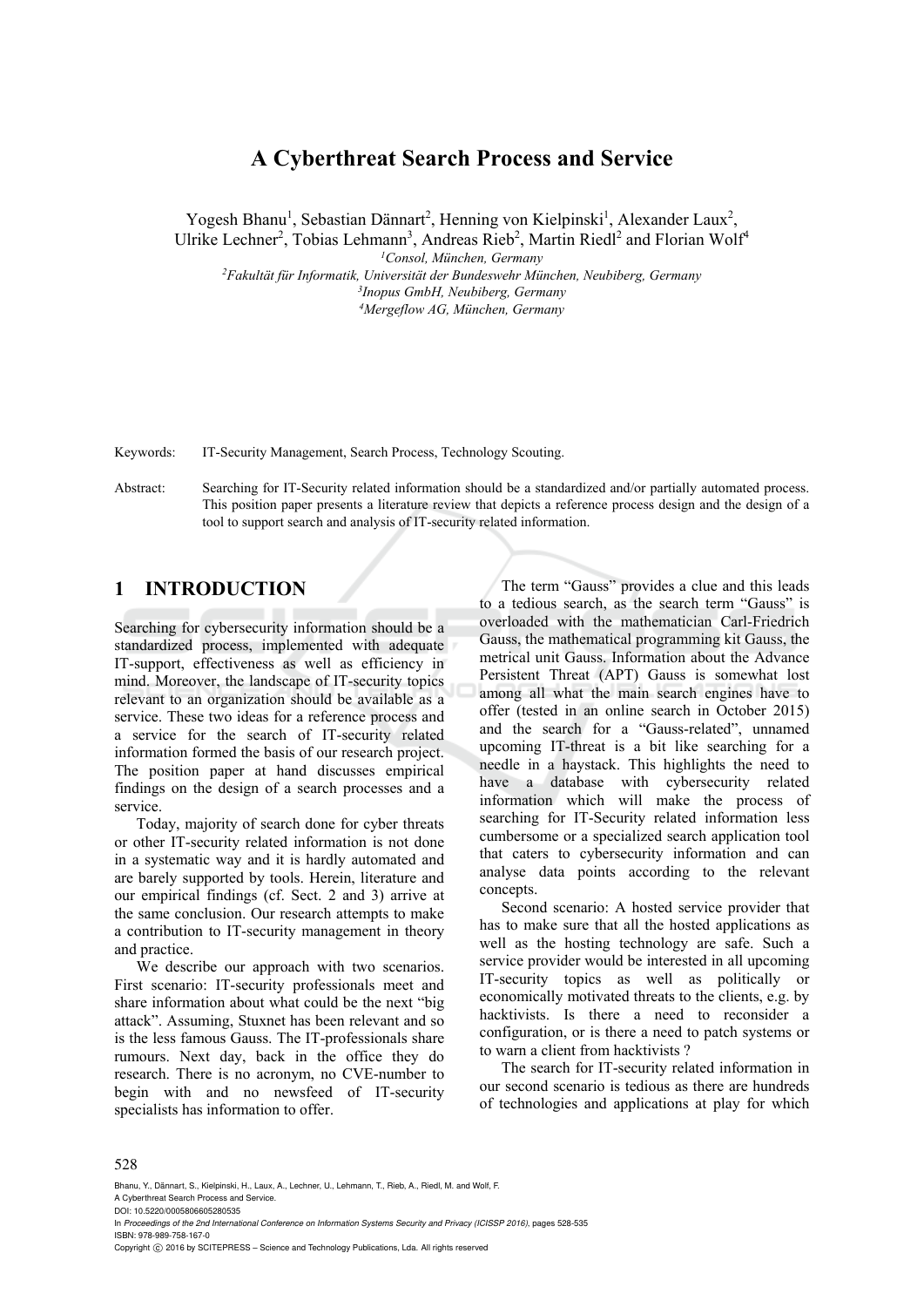security needs have to be monitored. This monitoring needs to happen frequently. This leads to further questions e.g. When should the search process be stopped? Which sources of information need to be considered? Does an average ITprofessional need to take not only the open information sources into account, but also the "dark corners" or the darknet itself into consideration? What level of quality in terms of data collection and data analysis needs to be undertaken in order to document the effort, to do the job well or to avoid negligence lawsuits?

Technically speaking the two scenarios are about the search for weak signals with the aim to stay ahead of the game. In reality, the search involves browsing through search engine results and other information sources: Twitter accounts of leading professionals, news ticker or newsfeeds from companies or from public institutions, forums, communities or pastebin services, etc.

Scenarios as the ones above motivated our joint research project and our research interest in

- search strategies and search processes,
- quality and IT-support of search processes.

There is one particularly vexing question: How exhaustive should be the search? We suggest that scope and strategy need to be defined for a search.

# **2 LITERATURE AND STATE OF THE ART REVIEW**

The first, well known genre of IT-security related information are interactive maps with information about volumes, kind, source and target (cf. https://cybermap.kaspersky.com. The second well established genre are analysis reports (cf. (Anon 2012; Bundesamt für Sicherheit in der Informationstechnik 2015) with analyses of APTs, IT-security trends and forecasts. There are some novel technology as dedicated (semantic) search or intelligence technologies (e.g. (Awad et al. 2015)) or for sharing IT-security related information (e.g. (Ward et al. 2014).

As there is hardly any literature on search and analysis of IT-security information and since this search is interested in "novel technologies" we reverted to the scholarly methods "literature review" and to "technology scouting" as the domains from which we take terminology and concepts for the design of our search process and tool support.

Structured literature review is a method to cover an extant body of (scholarly) literature. The definition of the scope of a literature review, the methods used to analyze identified literature and the structure of the findings are key elements of the method literature review. (Boote & Beile 2005; Randolph 2009; Webster & Watson 2002). The literature on the method literature review as a scholarly method illustrates that a search and analysis process needs to be defined with care and the aim in mind.

Technology scouting for information on upcoming technology is considered a structured process in technology or innovation management. Wolff describes that "In the 1980s, as U.S. companies came to recognize they could no longer meet all of their technology needs internally, more and more companies began scouting for overseas technology in a formal, organized way." (Wolff 1992). He describes that leveraging information, such that an organization eventually would adopt technology identified in scouting, is a major challenge. He refers to interviews on the reality of technology scouts describing, "you have to understand the corporate strategy, the divisional strategy, and the personality and goals of the decision maker. Technology scouting requires a much more thorough understanding of these factors than competitive intelligence does." (Wolff 1992). Wolff argues: "Viewed positively, any technology adoption that does occur is serendipitous; viewed negatively, it's a haphazard process. ".

Rohrbeck describes in his case study of the technology scouting process in Deutsche Telekom that technology scouting is a process of technology intelligence to "identify opportunities and threats arising from advances in technology" with the goal to maintain competitive advantage (Rohrbeck, 2010). Sarpong et al. argue that strategic foresight is crucial to organizational success in rapidly changing environments with complexity and genuine uncertainty where interventions cannot be prescribed in advance. Foresight is described as "refined sensitivity for detecting and disclosing invisible, inarticulate or unconscious societal motives, aspirations, and preferences and of articulating them in such a way to create novel opportunities hitherto unthought-of and hence unavailable to a society or organization". Sarpong et al. capture the delineation of foresight as "[a] process that attempts to broaden the boundaries of perceptions in four ways: by assessing the implications of present actions, decisions, etc. (consequent assessment); by detecting and avoiding problems before they occur (early warning and guidance); by considering the present implications of possible future events (proactive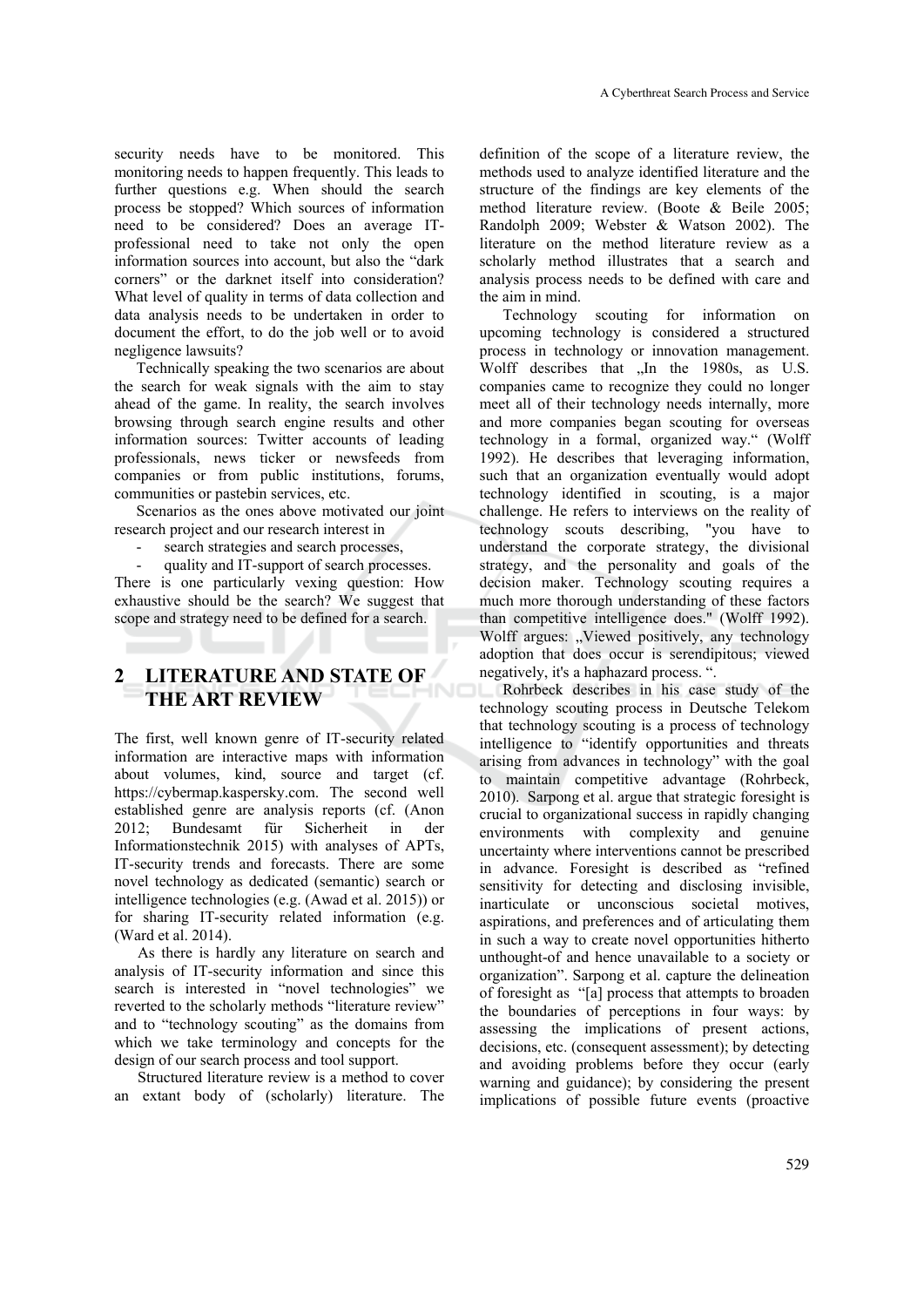future formulation); [and] by envisioning aspects of desired futures (normative scenarios)". The process perspective, therefore, is grounded in the widespread recognition that foresight is not a positive science but rather a contextual process of "way-finding" driven by anticipation, imagination, continuous probing, and the enactment of the future (Sarpong et al. 2013). So, technology scouting is by no means a trivial process - it is contextual, difficult to formalize and support and leveraging information to adequate action is a major challenge.

Rohrbeck defines technology scouting and the evolution of the related concepts of technology intelligence, future studies, foresight and forecasting (Rohrbeck 2010) and distinguishes

- Technology monitoring, i.e. the search of specified topics and scope,
- Technology scanning, i.e. the search of "white spaces", i.e. on topics and a scope not covered in the technological scope of an organization.
- Technology scouting, i.e. the search process to facilitate the sourcing of technology.
- Technology intelligence, i.e. the process concerned with identification, assessment and usage of information on technological developments (Rohrbeck 2010).

Technology scouting needs to address white spaces (Rohrbeck 2010) or the unknown unknowns, i.e. the information whose nature scouts, experts and managers not even suspect (Oertl et al. 2014).

ICT will revolutionize foresight studies: future studies will be a practice, the demand for future studies will increase, quality of data will improve and the reliance on group wisdom will increase while the reliance in individual experts will decrease (Keller & von der Gracht 2014).

There are several models and concepts for technology scouting processes: (1) Early identification of technologies, trends and shocks, (2) Raising the attention for threats and opportunities of technological development, (3) Stimulation of innovation by combining the technology reports with business potential assessment, and (4) Facilitation of the sourcing of external technologies by reaching through the network of technology scouts to their sources of information (Rohrbeck et al. 2013). The process has four phases: (1) Identification, (2) Selection, (3) Assessment, and (4) Dissemination to produce information relevant for the innovation strategy, CTOs and CMOs, R&D and Product Managers. More design and organizational implementation of technology scouting can be found in (van der Duin et al. 2014), (Vishnevskiy et al.

2014), (Oertl et al. 2014), and (Battistella & De Toni 2011).

Scouting processes have decreasing returns over search time and search costs with most of the results identified early in the process (Oertl et al. 2014). Most of the technology findings come from internal or external full-time scouts whereas internal and external part-time scouts contribute less (Rohrbeck 2010).

This first part of the review illustrates that the design of search processes is a challenge. Little is known about the search for IT-security information.

One main strategy in IT-security is to identify threats as early as possible: IT-Security however seems to be about today's reality and yesterday's understanding (Loch et al. 1992) and seemingly too little has changed in understanding the IT-security landscape - calling for black and white hat research and illustrating the need to get closer to the "black hats" and their activities (Mahmood et al. 2010). This need to get close to the sources motivates the use of technology scouting as analogous domain.

IT-security information plays a crucial role in IT-security management. There is empirical evidence on the relevance of IT-security information for compliance of users with IT-security policies and adoption of IT-security technology (cf. e.g., (Blugurcu et al. 2010), (Roberts et al. 2013), (Siponen & Vance 2010), (Johnston & Warkentin 2010), (Spears & Barki 2010)).

In general, the gap between information and adequate action is imminent in the IT-security domain. Harten et al. (Harten et al. 2014) refer to studies suggesting that while 80 percent of companies think of cybercrime as a high risk to the economy, less than one third of companies perceived the threat to their company as high (Geschonneck et al. 2013). Optimism bias describes the disparity between perceived general and perceived individual risk (Pfleeger & Caputo 2012). Individuals who have been attacked in the past assess their risk higher than the ones who have not been attacked and the likelihood of detected attacks is related to with the ability to uncover cybercrimes (Harten et al. 2014). This adds to our argument that information about IT-security is a crucial element in the ITsecurity management of any organization.

### **3 THE SEARCH PROCESS**

The empirical basis of the study of search processes and the design of a reference process are ten expert interviews with IT-security experts from various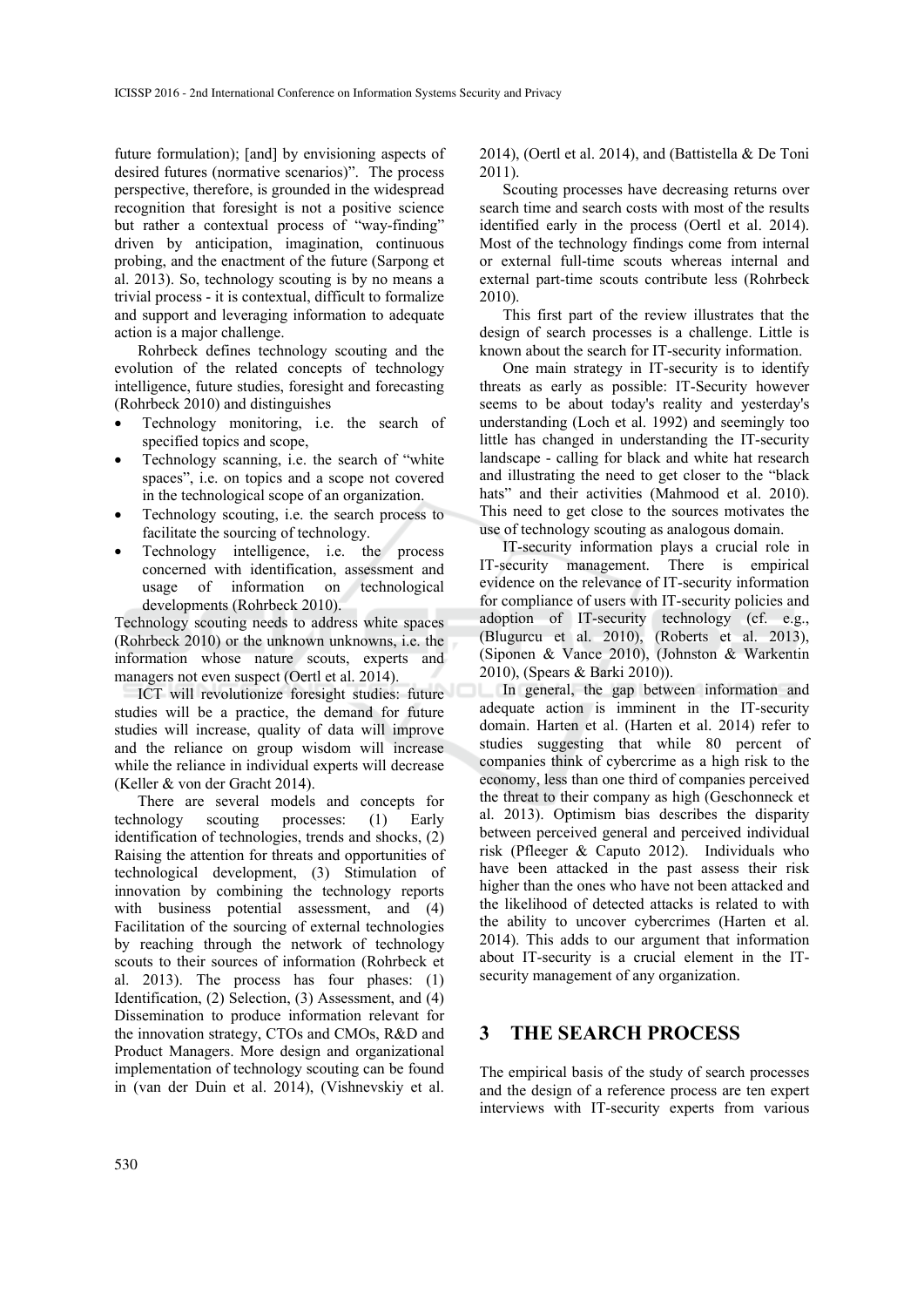organizations connected to the IT-security cluster Munich. The interviews were semi-structured, done from December 2014 to April 2015 and lasted between 44 and 98 minutes. The interviews were recorded and transcribed or (alternatively) minutes were taken during the interview. The processes were reconstructed in a qualitative analysis and structured according to a reference structure, which is based on common features of the inquired processes.

#### **3.1 The Reference Structure**

The reference structure for the search of IT-security information with the five main processes is depicted in Fig. 1.



Figure 1: Reference structure for the search for IT-security information.

**INI** 

The reference structure consists of selection of sources, monitoring of sources, evaluation of relevance of the search results of monitoring (relevant or of interest only), prioritization of search results, and measures.

None of the organizations had a process for the search for IT-security information formally defined and established. In eight (out of ten) cases a process could be identified.

All interview partners are confident about the quality of their level of information about ITsecurity. E.g., one of our interview partners suggests that his organization never missed an exploit in the past ("Also ich glaube, wir haben noch nie eine Sicherheitslücke verpasst"). None of the organizations had a dedicated tool support to search, structure and organization of this information to a cybersecurity operational picture of the current ITsecurity status of the organization. None of the organizations had a clear overview of the costs of

search for IT-security information and in some cases is was common practice for the employees to search for IT-security related information in their leisure time and from their private devices at home. Furthermore, the interview partners referred to past experiences, individual judgments "gut feelings" as their way on how they select sources and do the analysis.

#### **3.2 An Example: The Search Process of an IT-Service Provider**

Fig. 2 depicts, the reconstruction of the search process of an IT-service provider. This process is considered as one of the best structured processes in our empirical sample.

This IT-service provider needs to consider the IT-security of the technology for hosting as well as the security of the hosted IT-services. We found that the search process for cybersecurity information is not formalized – there is however an established, structured method for this search.



Figure 2: Search process of an IT-service provider.

Our interview partners referenced six different kinds of sources: (1) Blogs from experts, (2) Mailing lists, (3) Public services, (4) Social Media, (5) Events as, e.g., conferences and fairs, and (6) News tickers and news pages. The interview partner distinguishes between closed (available to a closed group) and open (available to the general public) mailing lists and considers quality and relevance of closed lists higher than quality of open mailing lists.

In Monitoring, the interview partners suggest that employees monitor their preferred sources as part of their job as well as in their leisure time. Information on threats or relevant information is sent as a ticket to a request system.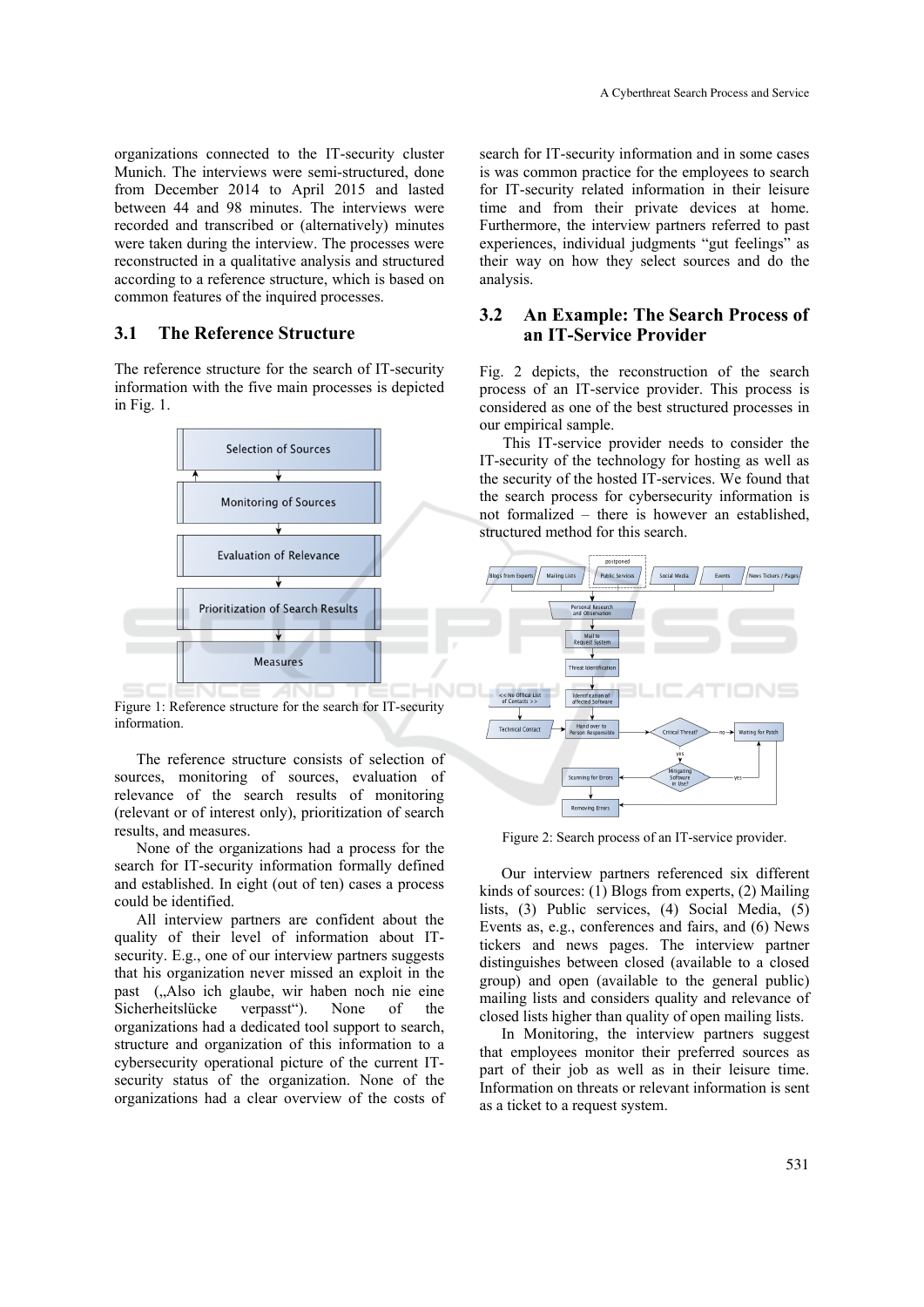Evaluation of relevance is done by experts. The decision who evaluates the relevance of a ticket is ad hoc, based on individual experiences of the expert handling the security ticket.

To prioritize, the expert handling the ticket determines the level of criticality and organizes adequate IT-security measures.

An IT-security vulnerability that is classified as critical until a patch is available. If no countermeasure is available for a critical software, a "deep inspection", i.e. a process of searching and eliminating vulnerabilities begins.

#### **3.3 The Reference Process**

This reference process is based on the result of reference modeling which in turn is based on the results of expert interviews, literature study (with analogies to technology scouting and scholarly literature review) and our domain knowledge of ITsecurity and search processes is depicted in Fig. 3. The reference structure (cf. Fig. 1) forms the basis this model.



Figure 3: The Reference Process.

The first step of the process is the selection of sources. These sources are maintained in a sourcerepository. We distinguish a collection of classes of sources: Blogs / Experts, Databases, Mailing lists, Public institutions and their services, IT-security service providers, Social Media, Events (Fairs, Conferences), Webpages, and Miscellaneous.

Process step "Analysis of sources" distinguishes two search strategies: (1) Monitoring is a process that evaluates predefined sources according to predefined criteria on a regular basis. Monitoring is concerned with IT-security information and threats that can be captured according to predefined criteria in the analysis of sources. (2) Scanning is typically

an interactive process done by experts that deals with "blank areas" on the threat landscape and with the unknown unknowns, i.e. threats that go beyond established attack vectors and concepts. Scanning could also be done as a reaction to some cause of concern. Note that we follow here the terminology and concepts of technology scouting (cf. Sect. 2) as well as the wording that the IT-security experts used in the interviews.

In "Analysis of Sources" a security ticket is created that documents the results of the analysis. Note that this result may be "negative" as well. Note furthermore that the recommendation to the use of a ticket system was our observed during the interviews. The interview partners referred only to positive results to result in a security ticket. In order to document the search and analysis efforts as well as to facilitate the analysis of key performance indicators, we recommend to document all results. Note that this step also gets input from the documentation of the search process.

The "Analysis of Sources" is followed by step "Relevance Evaluation". This process step evaluates IT-security information according to its relevance for a particular organization and it distinguishes "merely interesting" from "actually relevant" information. This step gets information about relevant technologies, configurations and assets, from the asset or configuration management (and its databases).

Step "Prioritization" then classifies and ranks the relevant information to trigger adequate measures. Again, this step gets input from configuration or asset management.

A more detailed description of the selection of sources as well as the quality management of the whole process is provided in (Dännart et al. 2016). Note that e.g. a predefined set of sources implies that one knows the sources that need to be considered and also when to stop searching, in case the search yields no result. The Mergeflow search application offers IT-support for the search for and analysis of IT-security related information.

# **4 THE MERGEFLOW APPLICATION**

Part of the research was the development of a tool to support the search for IT-security information and the analysis of this information.

The Mergeflow application supports the creation of a repository for sources, a configurable spidering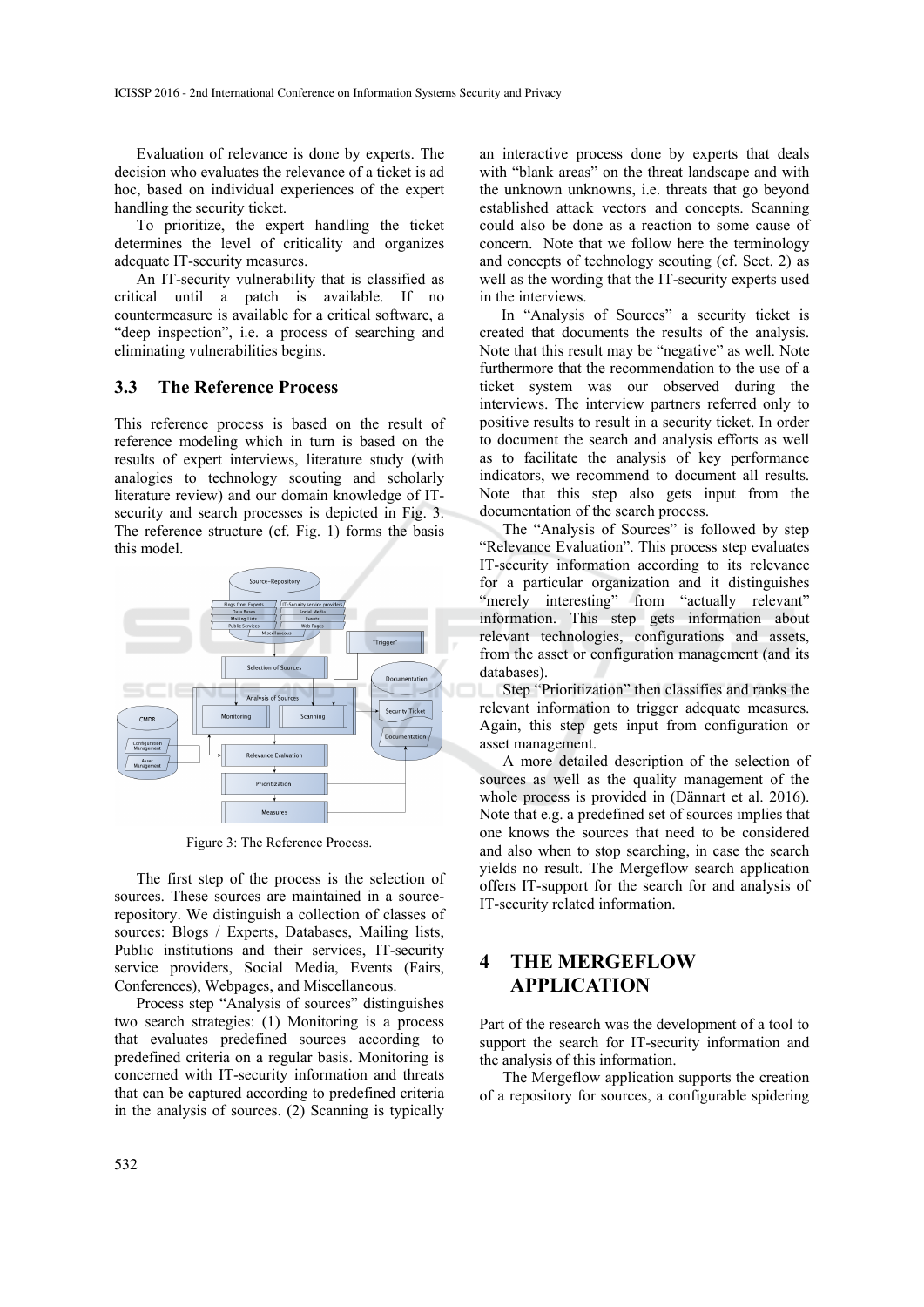application for collecting data from a configurable variety of sources. Fig 4. depicts the results for the search for "Stuxnet" with a number of search results and keywords associated with this search.

| · mergeflow         | O Add source<br>Notebook @<br>Search<br>Stored searches -                                                                                                                                                                                                                                                          | 鱼 My account (fdem) |
|---------------------|--------------------------------------------------------------------------------------------------------------------------------------------------------------------------------------------------------------------------------------------------------------------------------------------------------------------|---------------------|
| Save current search | Ó<br><b>Shortcuts</b><br>s                                                                                                                                                                                                                                                                                         |                     |
| views               | All tag types. -<br>40 tags -<br>Any time. -                                                                                                                                                                                                                                                                       |                     |
| document list       |                                                                                                                                                                                                                                                                                                                    |                     |
| summary             | <b>Eugene Kaspersky</b><br>Afgharistan<br>China<br>Edward Snowden<br>Facebook<br><b>attack</b><br>FBI.<br>frmmate<br>Flame                                                                                                                                                                                         |                     |
| group by            | Iran<br>Israel<br>infection<br>Kaspersky Lab<br>Google<br>India<br>Korea<br>Germany<br>France<br><b>F-Secure</b>                                                                                                                                                                                                   |                     |
| repository          | <b>NSA</b><br>Microsoft<br>New York North Korea<br>nuclear program<br>Pakistan<br>Russia<br>Lincoc                                                                                                                                                                                                                 |                     |
| source group        | <b>United States</b><br><b>SCADA</b><br>Twitter<br>Saudi Arabia<br>Security Agency Siemens<br>Syria threat<br>Sony                                                                                                                                                                                                 |                     |
| she                 | uranium vulnerabilities<br>Washington White House                                                                                                                                                                                                                                                                  |                     |
| country             |                                                                                                                                                                                                                                                                                                                    |                     |
| objects & events    | X stumets<br>Type keyword query here<br><b>Q</b>                                                                                                                                                                                                                                                                   |                     |
| time                |                                                                                                                                                                                                                                                                                                                    |                     |
|                     | 3.700 document hits ordered by date - @ RSS - @ CSV (Excel) + And more documents                                                                                                                                                                                                                                   |                     |
|                     | 2016 will be the year when cyber attacks get 'physical' says US company Unisys   Stuff.co.nz                                                                                                                                                                                                                       |                     |
|                     | Hardware hackers Matthew Garrett and Paul McMillan gave a presentation at the Kiwicon information technology conference<br>in Wellington last week during which they exposed security flaws in consumer devices hooked up to the so-called "internet-<br>of-things", many of which they said were poorly-secured   |                     |
|                     | ニ目<br>10 hours ago www.stuff.co.rg                                                                                                                                                                                                                                                                                 |                     |
|                     | Why Threat Matters for Critical Infrastructure   RSA Conference                                                                                                                                                                                                                                                    |                     |
|                     | For some, the answer is going back to basics and following well-defined processes in change and configuration management,<br>patching, and strict adherence to rigorous policies and procedures. That is certainly important, but it's not enough. Through<br>constant surveillance and infiltration of insiders   |                     |
|                     | 百日<br>10 hours ago www.rsaconference.com                                                                                                                                                                                                                                                                           |                     |
|                     | Comcast customers targeted in sophisticated malvertising scheme   ZDNet                                                                                                                                                                                                                                            |                     |
|                     | Here's how it works: A cybercriminal bids for an advertising spot through a third-party ad network with a seemingly legitimate<br>ad. Once they secure a spot, this ad then is tweaked with malicious code which could initiate drive-by download attacks -- in<br>which a victim only has to visit a page to pote |                     |
|                     | $-$ 10<br>and the house was compared and com-                                                                                                                                                                                                                                                                      |                     |

Figure 4: Search results in the Mergeflow application.

The application supports an interactive search process through clustering functionalities. Clustering can be done according to "technology", "person" (persons involved), "company", or "vulnerability". The analysis is done by a text mining specialized for the domain IT-security.

Fig. 5 depicts the results of representation as a graph. This graph can be manipulated to support the search for relations between concepts. Concepts are, e.g. CVS number, persons, country. Edges represent documents that contain a relation between the concepts. These documents can be inspected to learn more about the nature of the connection between the concepts and they can refer to the original source or the internal database of spidered or otherwise collected documents. Fig. 6 presents a different structure for the information. Here the organizations, the threats and the development over time are presented.

The application also supports workflows and allows schedule routine queries (for the search strategy monitoring) and results, e.g. for handing search results over in a structured search process. The application supports an analysis for changes in the graphs to identify new topics that gain momentum – the weak signals of upcoming topics or threats.

Note that this application goes beyond what has been formulated in the search process in terms of analysing and structuring functionalities. It can support the operational IT-security level that is interested in information about current threats and current IT-security information. It can also support more tactical analysis, e.g. for compiling an

operational IT-security picture.



Figure 6: Relation organizations and IT-security threats over time.

#### **5 CONCLUDING REMARKS**

Our research interests are

search strategies and search processes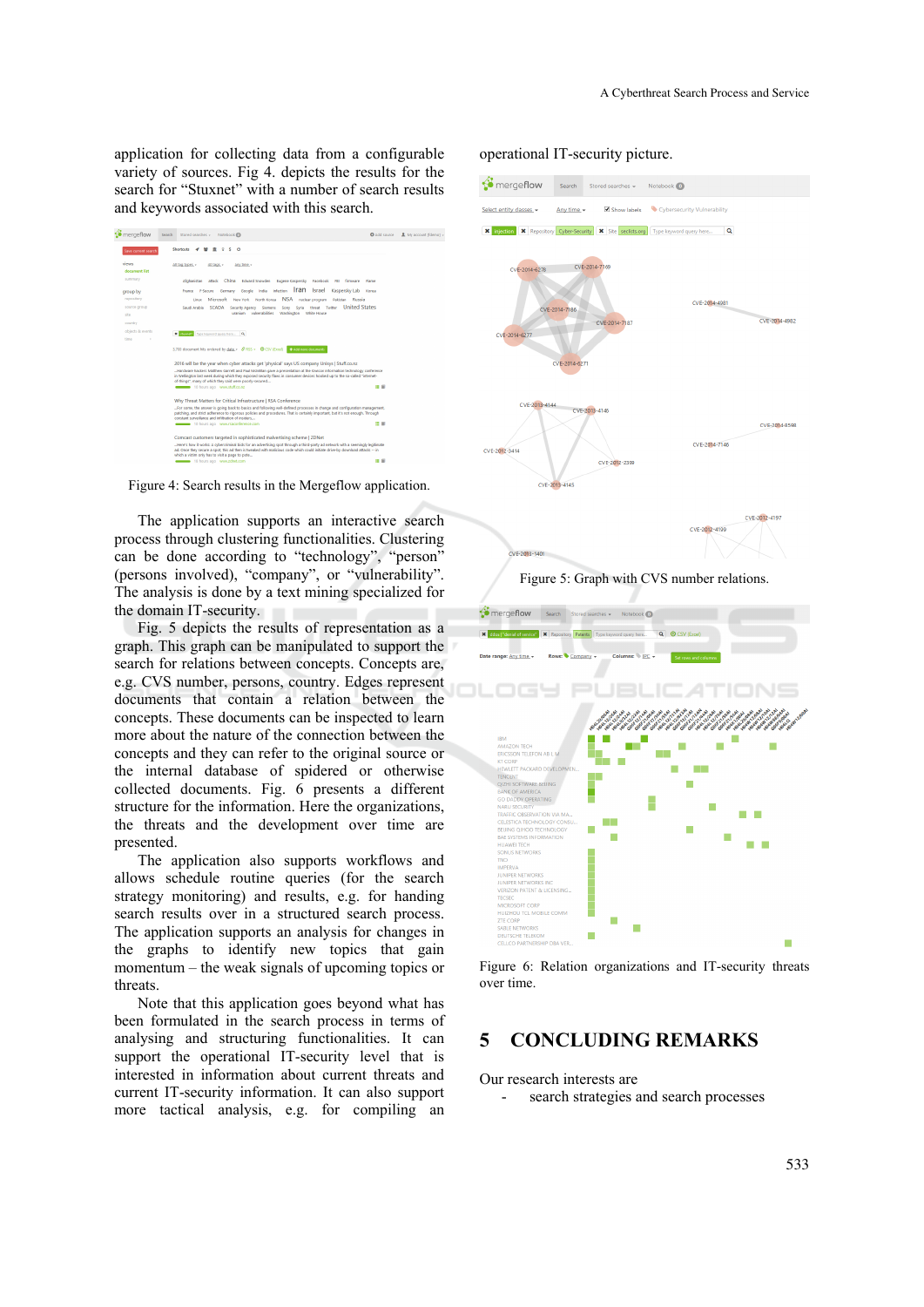quality and IT-support of search processes of IT-security related information. This position paper presents a literature review, the design of a reference process for search and the Mergeflow application to support the search of IT-security information, to analyse this information and to develop an operational common picture or a more strategic operational picture.

While seeking data as well as during designing the process and the tool some of the initial assumptions of what eventually would be useful for IT-security professionals had to be turned on its head. First, we assumed that search of IT-security information is about detecting weak signals as all IT-professionals will attempt to stay ahead of the game. This is what IS and IT-security literature suggest and what an IT-professional would think as to be cool (cf. Stuxnet). Our analysis suggests that most IT-professionals would benefit from being provided support when monitoring professional sources and structuring this information.

IT-management would benefit from search of IT-security information as a standard process with a scope and quality criteria. We suggest that it should be implemented as a dedicated role within the organization (instead of a joint effort of employees done partly in the leisure time). Our reference process suggests scope and criteria (cf. also (Dännart et al. 2016) for such a search.

The Mergeflow application itself however would need customization as well as integration, in particular consulting effort as very little is known about the relevance of search of IT-security of an organization and the needs to get this information search and analysis structured. It is still an open question what a useful operational cybersecurity picture should look like. Consequently, more research needs to be done here.

#### **ACKNOWLEDGEMENTS**

We would like to acknowledge the funding from IUK Bayern for project "Laufend aktuelles Cybersecurity Lagebild" (FKZ:IUK-1304-0011// IUK427-004). We are grateful to our interview partners for their valuable input.

#### **REFERENCES**

Anon, 2012. *IT-Sicherheitsniveau in kleinen und mittleren Unternehmen. Studie im Auftrag des Bundesministerium für Wirtschaft und Technologie*, Available at: www.bmwi.de/DE/Mediathek/ publikationen,did=525400.html.

- Awad, W. S., El-Alfy, E. S. M. & Al-Bastaki, Y., 2015. *Improving Information Security Practices through Computational Intelligence*, IGI-Global.
- Battistella, C. & De Toni, A. F., 2011. A methodology of technological foresight: A proposal and field study. *Technological Forecasting and Social Change*, 78(6), pp.1029–1048.
- Blugurcu, B., Cavusoglu, H. & Benbasat, I., 2010. Information Security Policy Compliance: An Empirical Study of Rationality-Based Beliefs and Information Security Awareness. *MISQ*, 34(3), pp.523–548.
- Boote, D. N. & Beile, P., 2005. Scholars Before Researchers: On the Centrality of the Dissertation Literature Review in Research Preparation. *Educational Researcher*, 34(6), pp.3–15.
- Bundesamt für Sicherheit in der Informationstechnik, 2015. Die Lage der IT-Sicherheit in Deutschland 2015. *Informationstechnik*.
- Dännart, S., Laux, A., Lechner, U. & Riedl, M., 2016. Suche nach IT-Sicherheitsinformationen – Ein Referenzmodell. In *Konferenzband Multikonferenz Wirtschaftsinformatik 2016 (To appear)*. Ilmenau.
- van der Duin, P., Heger, T. & Schlesinger, M. D., 2014. Toward networked foresight? Exploring the use of futures research in innovation networks. *Futures*, 59, pp.62–78.
- Geschonneck, A., Fritzsche, T. & Weiand, D.K., 2013. *e-Crime - Computerkriminalität in der deutschen Wirtschaft mit Kennzahlen für Österreich und Schweiz*, Available at: www.tnsemnid.com/ politik\_und\_sozialforschung/pdf/Studie\_e-Crime-2012.pdf.
- Harten, C. et al., 2014. Towards an Awareness Gap on Cybercrime – an Empirical Analysis of the Perceived Threat Level and Implemented IT Security Measures in Companies. In D. Kundisch, L. Suhl, & L. Beckmann, eds. *MKWI 2014 Multikonferenz Wirtschaftsinformatik*. pp. 533–546.
- Johnston, A. C. & Warkentin, M., 2010. Fear Appeals and information Security Behaviors: An Empirical Study. *MISQ*, 34(3), pp.549–566.
- Keller, J. & von der Gracht, H. a., 2014. The influence of information and communication technology (ICT) on future foresight processes — Results from a Delphi survey. *Technological Forecasting and Social Change*, 85, pp.81–92.
- Loch, K. D., Carr, H. H. & Warketing, M. E., 1992. Threats to Information Systems : Today's Reality, Yesterday's Understanding Evolution of Computer Security. *MISQ*, (June), pp.173–187.
- Mahmood, M. A. et al., 2010. Moving toward Black Hat Research in Information Systems Security: An Editorial Introduction to the special issue. *MISQ*, 34(3), pp.431–433.
- Oertl, A., Heiss, M. & Homma, C., 2014. The Iterative Involvement of internal Experts into the Technology Scouting Process a Siemens case study. pp.1–6.